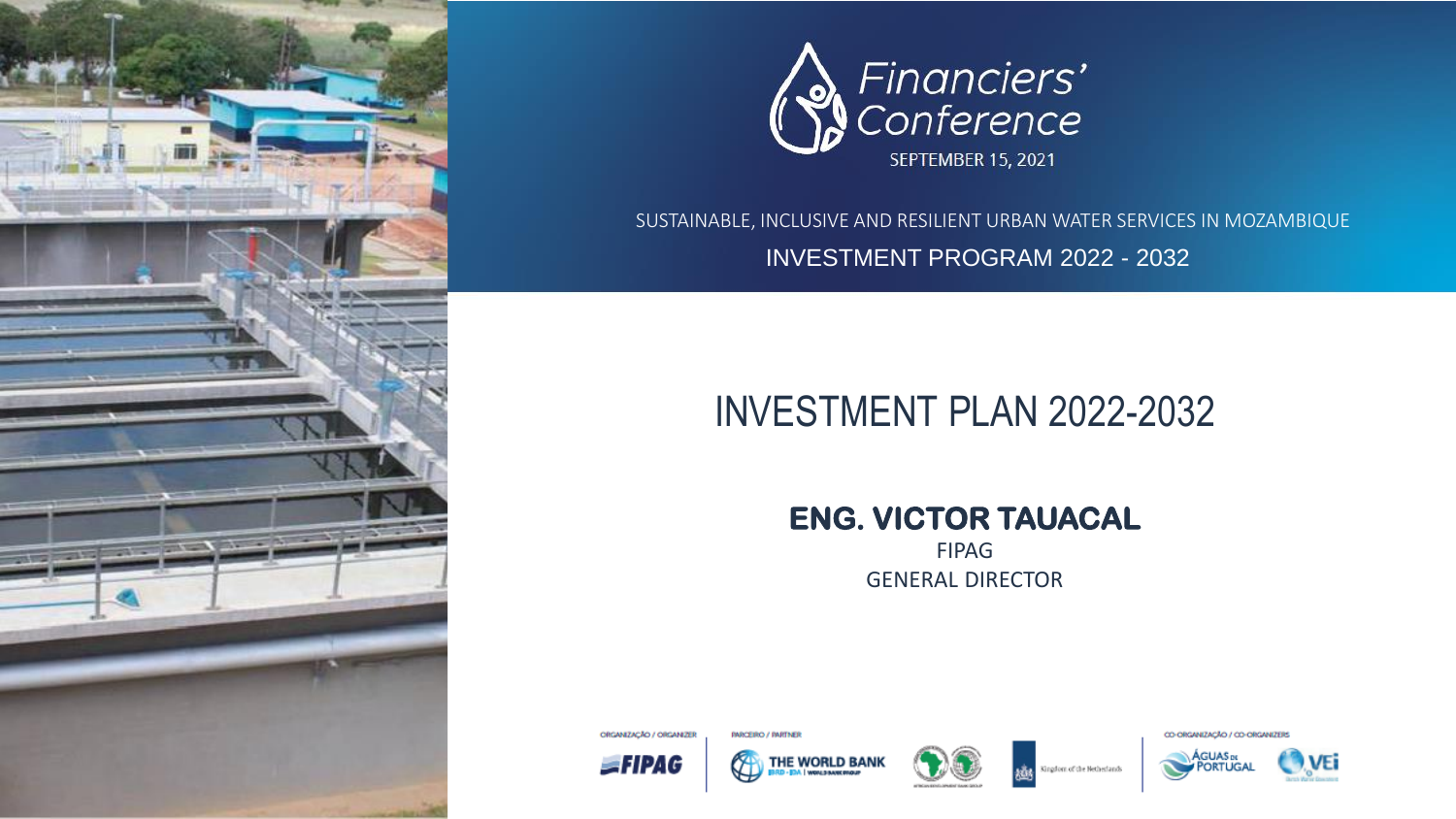- 1. Priorities for the Investment Plan 2022 2032
- 2. Objectives and results
- 3. The numbers
- 4. Funding strategy
- 6. Potential financing sources
- 7. Implementation strategy



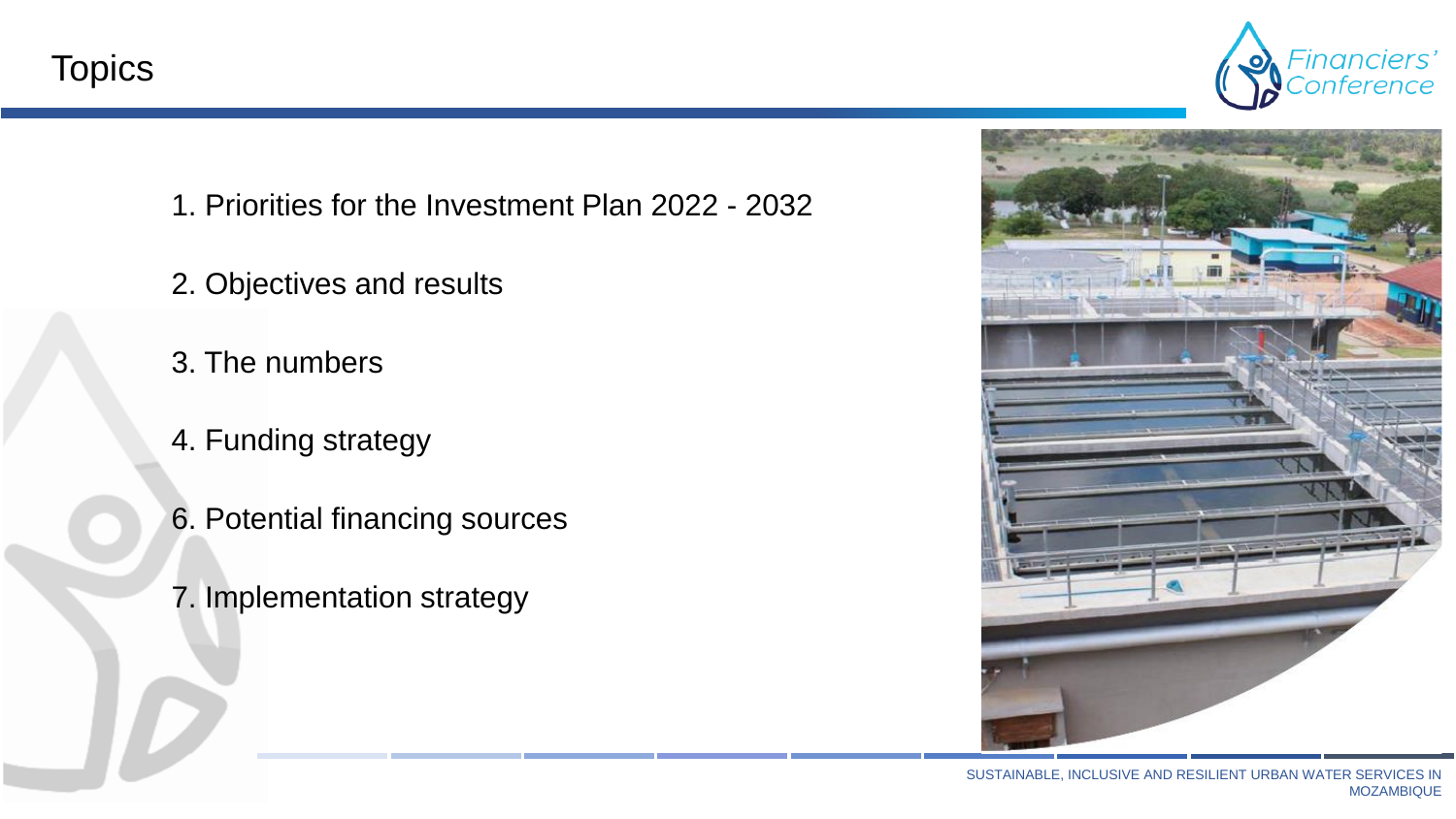

### Water Infrastructure developments are key to achieve the ODS



Service coverage



### Universal and inclusive



Continuity and quality

Increase capacity and technological upgrade

**Resilience** 

Redundancy and risk management

Sustainability **Asset management and** regulatory framework

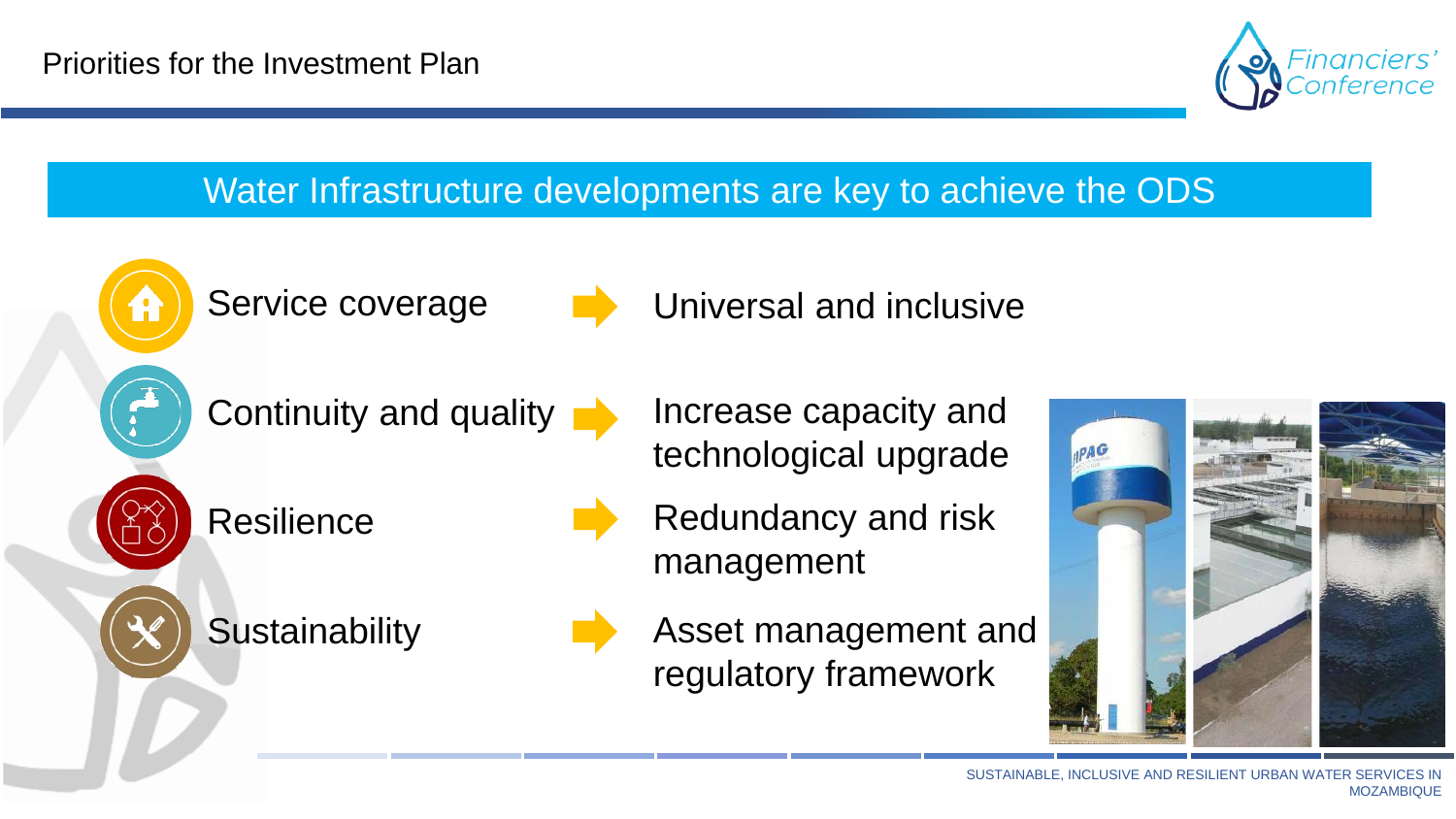### Investment Plan 2022 – 2032: objectives and results





Deliver water supply to 100% of the Mozambican urban population, ensuring a high quality and continuous water service.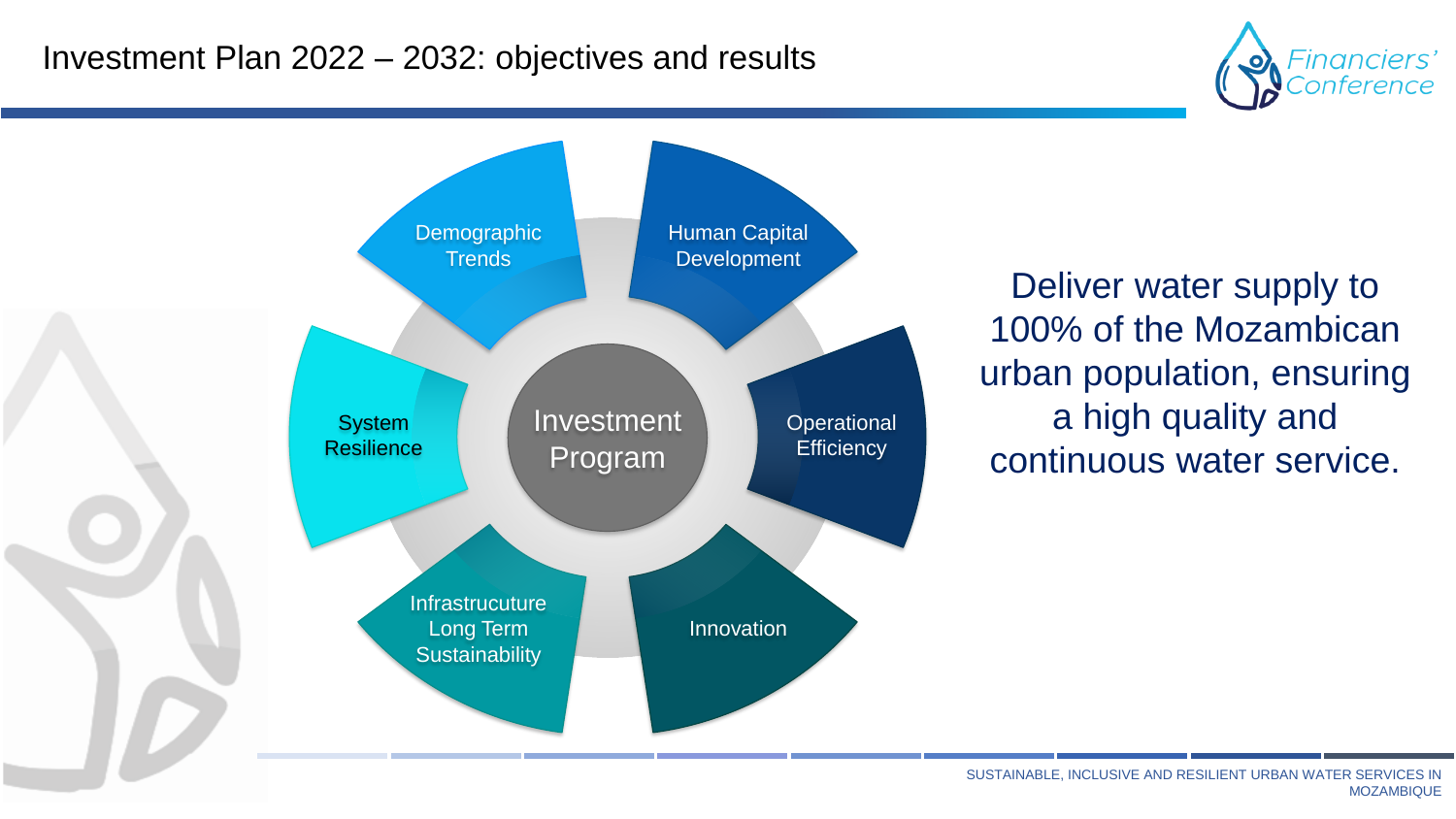



SUSTAINABLE, INCLUSIVE AND RESILIENT URBAN WATER SERVICES IN MOZAMBIQUE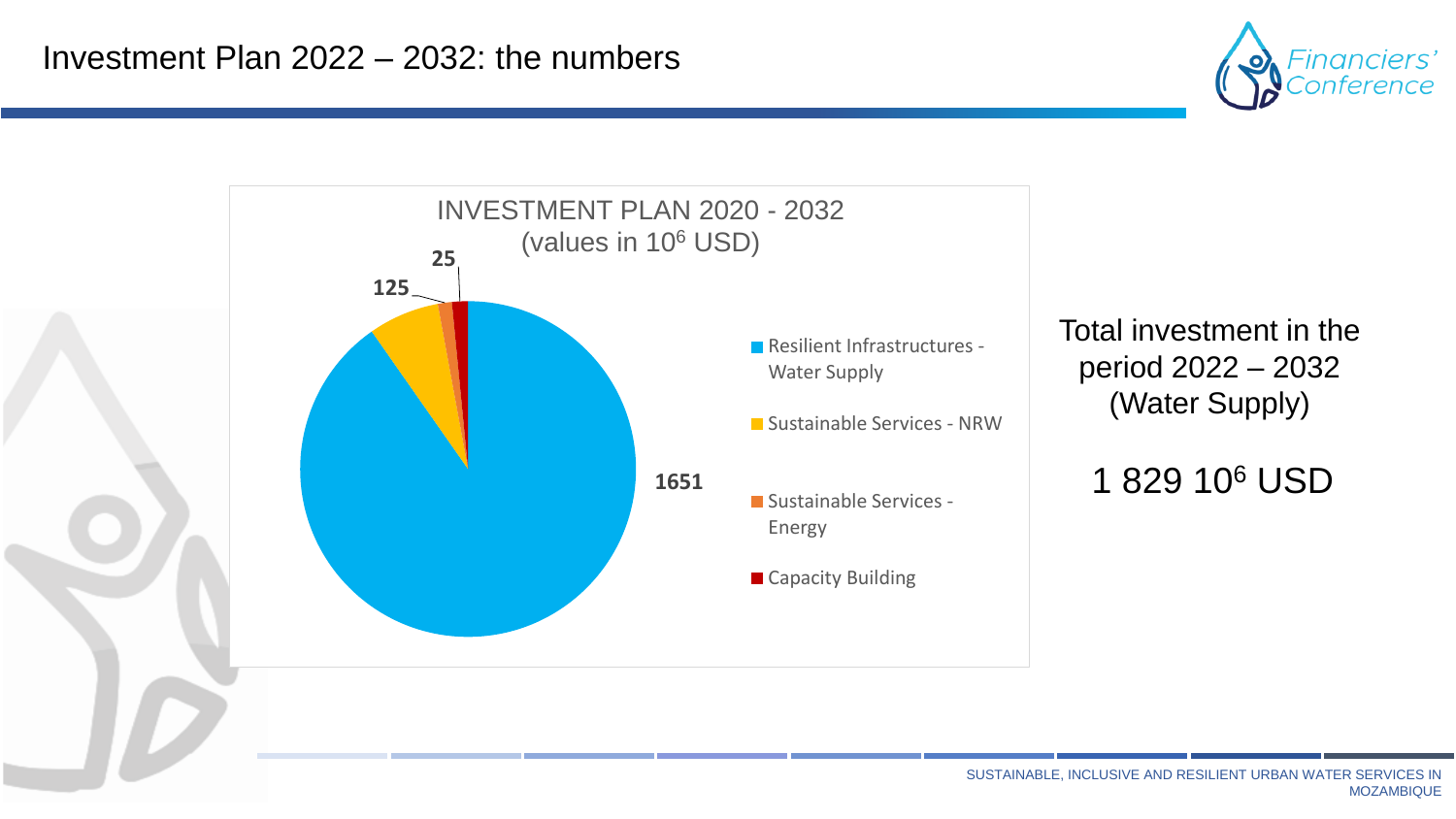

### Estimated Investments for the 4 regions

| <b>INVESTMENT TYPE</b>                   | <b>NORTH</b> | <b>CENTRAL</b> | <b>MAPUTO</b> | <b>SOUTH</b> | <b>TOTAL</b> |
|------------------------------------------|--------------|----------------|---------------|--------------|--------------|
| Resilient Infrastructures - Water Supply | 534          | 365            | 524           | 229          | 1651         |
| <b>Resilient Infrastructures - Dam</b>   | 422          | 327            | 540           |              | 1289         |
| Sustainable Services - NRW               | 23           | 35             | 54            | 13           | 125          |
| Sustainable Services - Energy            | 4            | 6              | 11            |              | 25           |
| <b>Capacity Building</b>                 | 9            |                | 9             | - 1          | 28           |
|                                          |              |                |               |              |              |
| <b>Total Water Supply</b>                | 570          | 414            | 598           | 247          | 1829         |
| Total Water Resources (Dam)              | 422          | 327            | 540           |              | 1289         |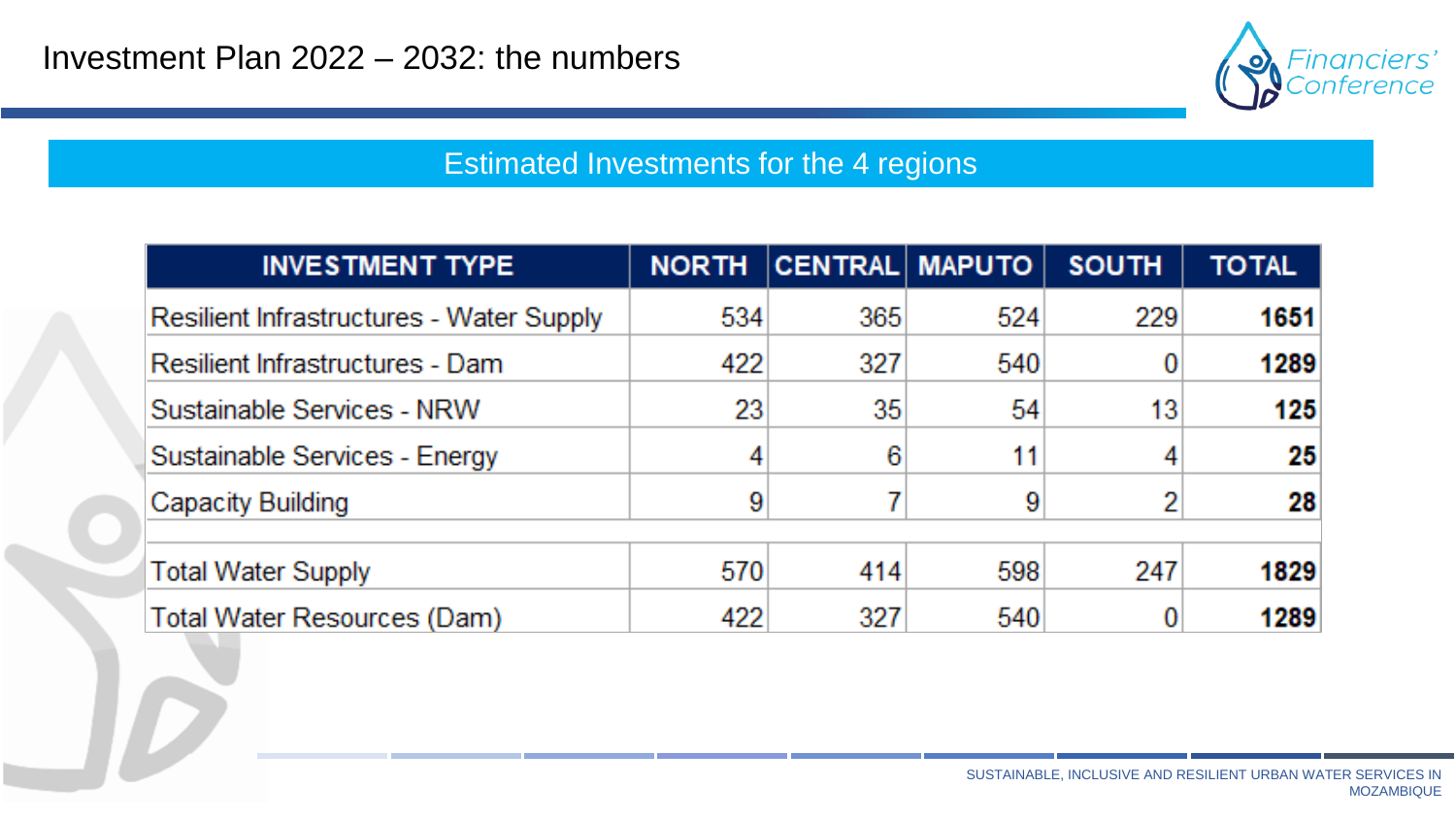





# **Blended finance**

**Grants** IFI Concessional loans Non-IFI loans Own funding

# **Funding Partners**

**Multilateral** Bilateral Investment Funds Pension Funds Local Commercial Banks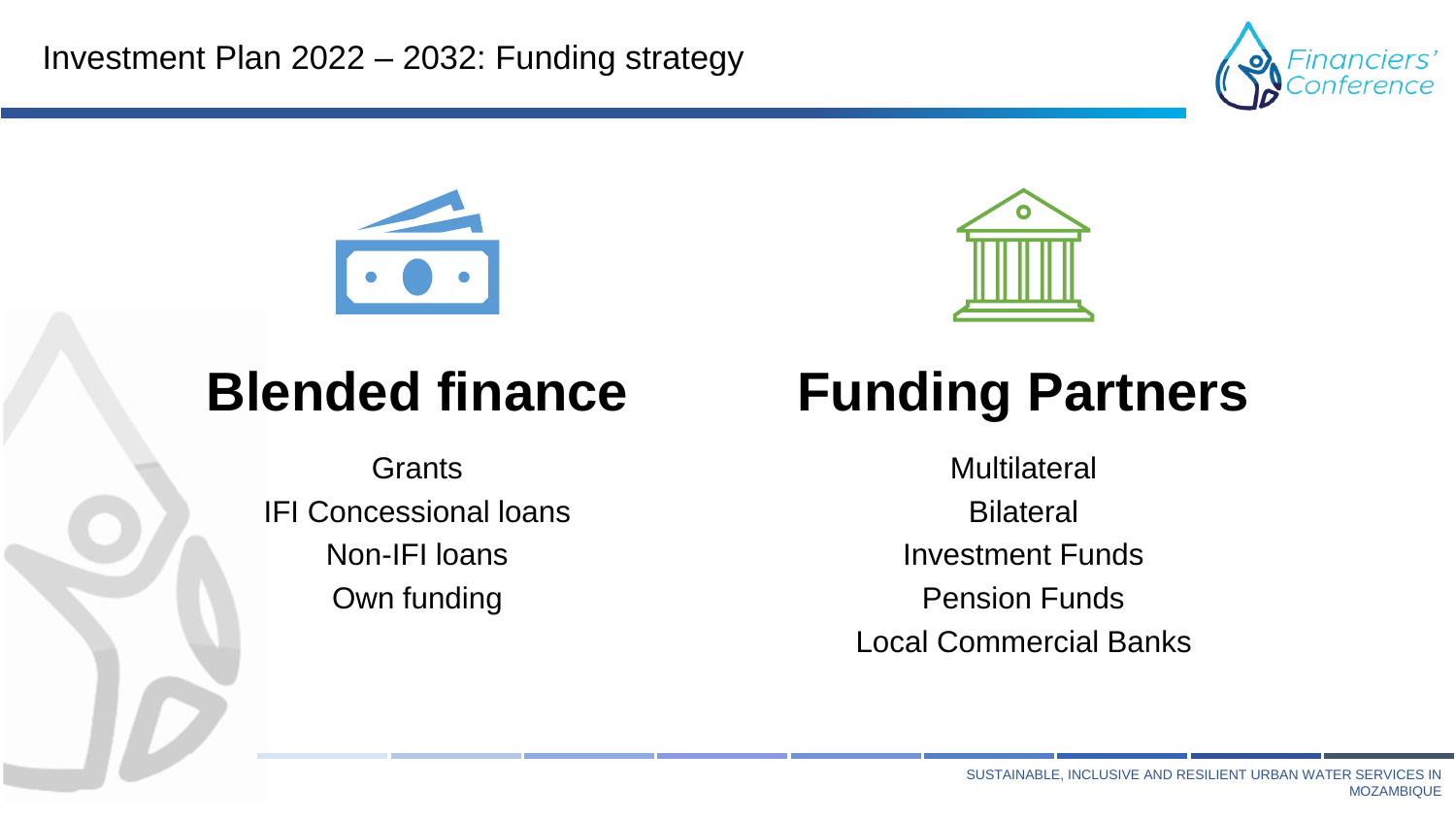

#### **FINANCING STRUCTURE**





The Investment Plan will be financed by a balanced structure of financing sources.

Public and private financing will provide a sound mix of resources.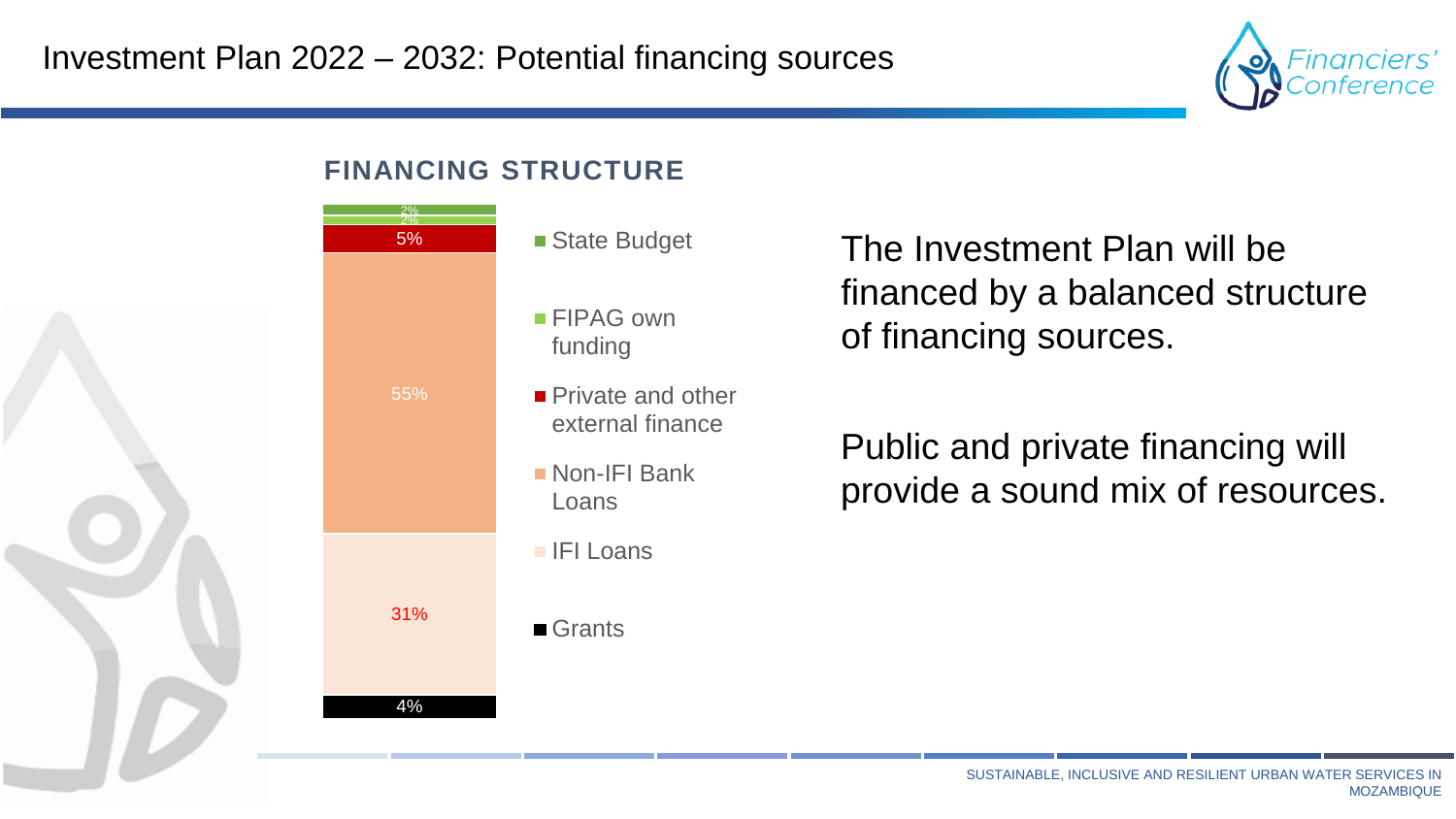

| <b>FINANCING SOURCE</b>            | Resilient<br>Infrastructures -<br><b>Water Supply</b> | Resilient<br>Infrastructures -<br>Dam | Sustainable<br>Services - NRW | Sustainable<br>Services -<br>Energy | Capacity Building |
|------------------------------------|-------------------------------------------------------|---------------------------------------|-------------------------------|-------------------------------------|-------------------|
| <b>Grants</b>                      | 67                                                    | 43                                    | 0                             | 0                                   | 28                |
| <b>IFI Loans</b>                   | 901                                                   | 78                                    | 0                             | 0                                   | 0                 |
| <b>Non-IFI Bank Loans</b>          | 545                                                   | 1164                                  | 0                             | 0                                   |                   |
| Private and other external finance | 21                                                    | 0                                     | 123                           | 24                                  |                   |
| FIPAG own funding                  | 54                                                    |                                       | 2                             | 0                                   |                   |
| <b>State Budget</b>                | 63                                                    | 3                                     | 0                             |                                     |                   |
| <b>TOTAL</b>                       | 1651                                                  | 1289                                  | 125                           | 25                                  | 28                |

The investments directly related with sustainable services (NRW and Energy Efficiency) will potentially attract private finance in different contractual approaches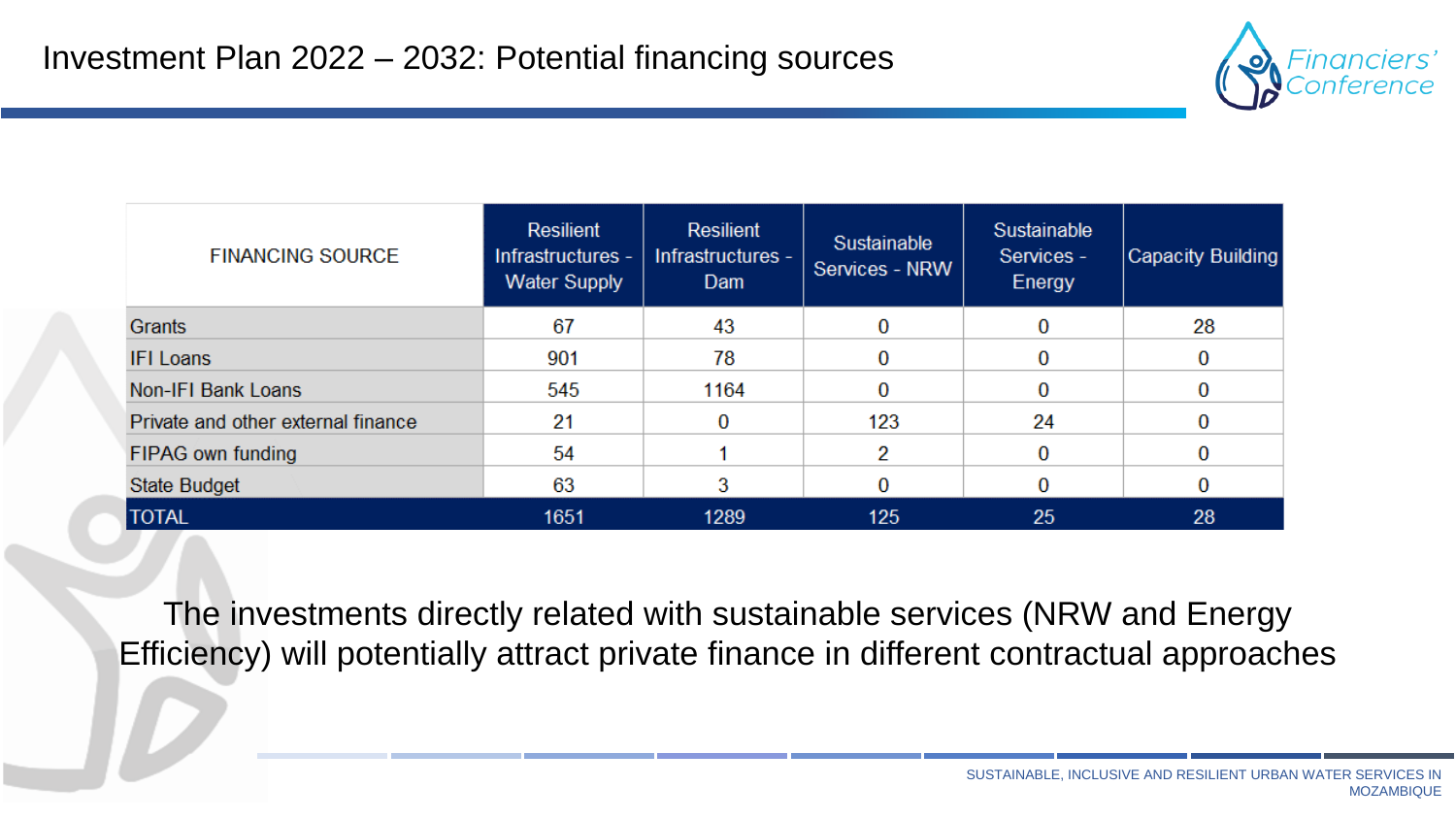

#### One of the most important challenge is the complete implementation of the Investment Plan in 10 years-time

Studies and consultancy services Technical assistance **Construction** Design-Build Project finance 70 10<sup>6</sup> USD 32 10<sup>6</sup> USD 1 245 10<sup>6</sup> USD 539 10<sup>6</sup> USD 1 219 10<sup>6</sup> USD

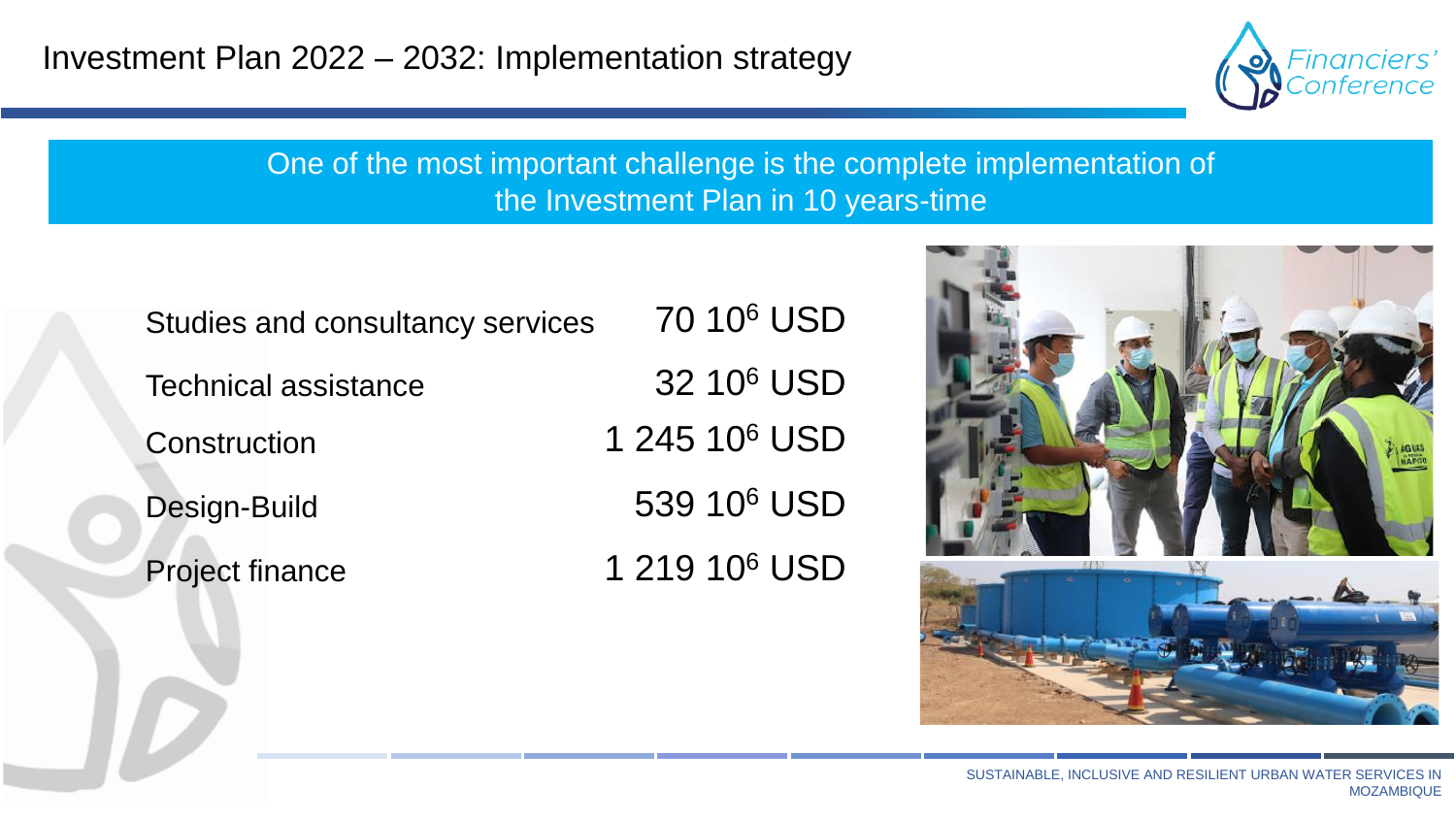

## FIPAG will reenforce capacities on investment planning and implementation and foster strategic partnerships with stakeholders

- Strengthen FIPAG capacity and competences
- 2. Partner with experienced international consultancy firms on asset management and investments
- 3. Hire individual expertise
- 4. Build up win-win partnerships with the national and international private sector

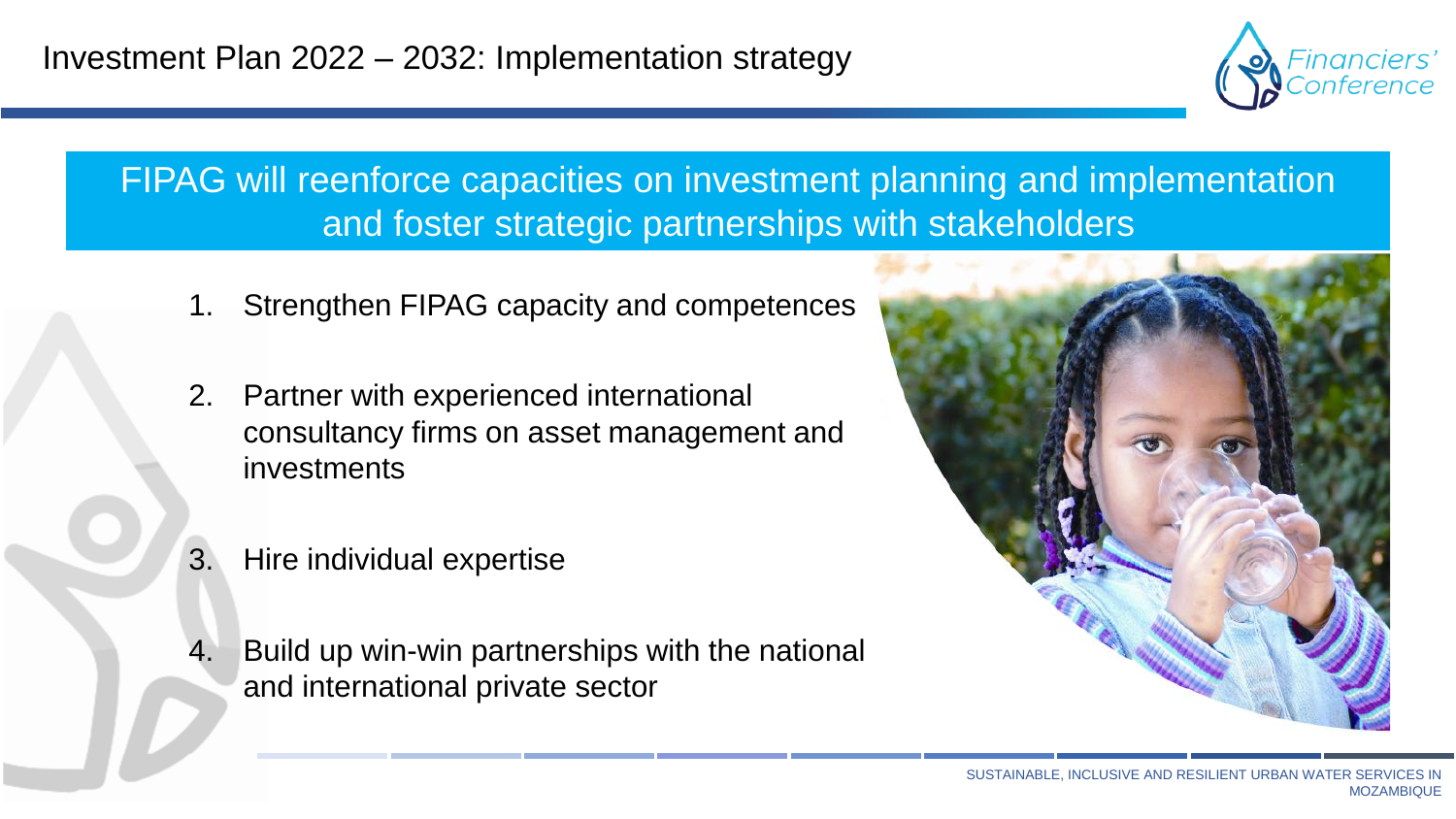

# The investment Plan 2022 – 2032 will be an unique opportunity to improve in the long term sustainability of water supply infrastructures